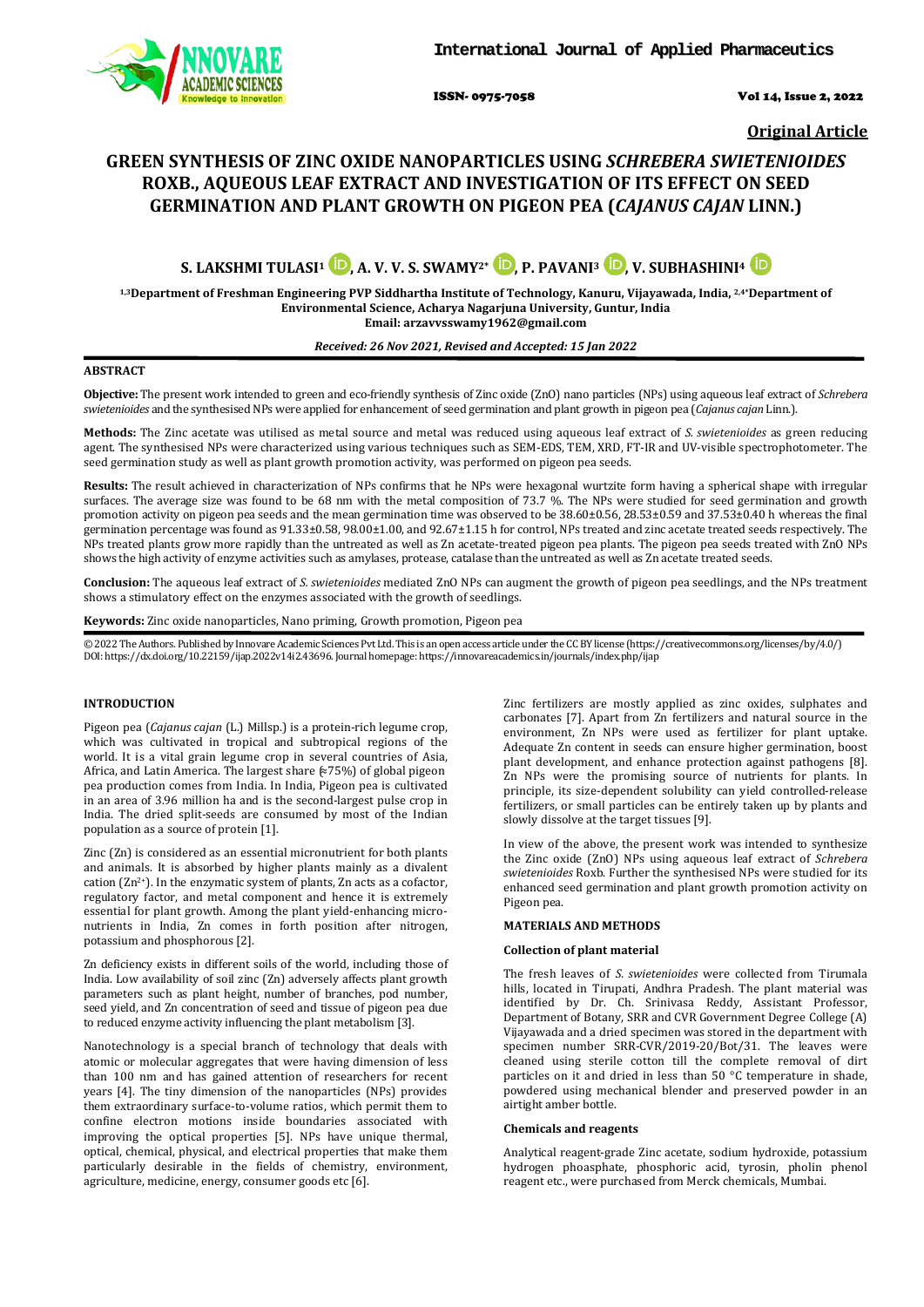#### **Preparation of aqueous leaf extract**

The shade dried leaf powder of *S. swietenioides* was used for the preparation of extract for the synthesis of ZnO NPs. The aqueous leaf extract was prepared by boiling 100 g of dried leaf powder in 100 ml distilled water at 70 °C for 1 H. After completion of boiling, cool the extract and filtered using Whatman filter paper. The filtrate was used in ZnO NPs synthesis.

#### **Green synthesis of zinc oxide nanoparticles**

Zinc acetate solution at a concentration of 0.1 M and leaf extract of *S. swietenioides* were mixed in the ratio of 9:1 (v/v) and was stirred without heat for 4 h using magnetic stirrer for homogenous mixture. Sodium hydroxide (NaOH) solution was then prepared by mixing it with 0.8 M aqueous ethanol and stirred without heat for 4 h. The two solutions were added together and stirred for 6 h for homogenous mixture and chemical reaction. Zn(OH)2 precipitate that settled at the bottom of the sealed beaker was obtained by removal of excess mother liquor. The precipitate  $Zn(OH)_2$  by-products was removed by washing with deionized water and acetone. Heating process or baking was carried out at the temperature of 300 °C for 45 min to evaporate the solvent in a carbolite in muffle furnace and to convert Zn(OH)<sub>2</sub> into ZnO NPs particle powder [10].

#### **Characterization of Ka-ZnO2NPs**

The UV-visible spectrophotometer (JASCO, Japan) was used to evaluate the optical characterization of ZnO NPs by scanning the aqueous solution of NPs in the range of 800 to 400 nm. The functional group analysis of synthesized nanoparticles was carried out using an FT-IR spectrophotometer (Bruker, USA) in the range of 500–4000 cm-1 that confirms the plant biomolecules involved in the bio-reduction of Zn to form ZnO NPs. The FE-SEM (Field emission scanning electron microscope-NOVA NANOSEM 450, FEI, USA) analysis of synthesized NPs was carried to determine morphology and size. The lattice structure and crystalline nature of the ZnONPs were confirmed by X-ray diffraction (XRD) analysis. The XRD analysis was performed on x-ray diffractometer (Rigaku Corporation) at a scan speed of 2°/min in the diffraction angles (2θ) from 20° to 80°. The % metal content and the elemental composition in the synthesized ZnO NPs were confirmed by EDS (Energydispersive X-ray spectroscopy) studies carried on RONTEC's EDX system (QuanTax 200, Germany).

#### **Assessment of germination of pigeon pea seeds**

The effect of synthesized ZnONPs on the seed germination of pigeon pea seeds was carried as per the procedure described by *Chuanhai et al.*, 2012 [11]. Healthy and uniform size pigeon seeds collected by visual observation and were stored in a refrigerator at 4 °C to simulate seed dormancy. The surface of the seeds was sterilized using 0.5% by weight mercury (II) chloride for 10 min. Then the seeds were washed several times with sterile double distilled water. The germination study of pigeon seeds was carried using an incubator which was conducted in darkness at 30 °C using three treatments: control (untreated seeds), metal treated (manganese acetate) and ZnO NPs treated seeds. In all three treatment conditions, healthy chickpea seeds were cultured in sterile Petri dishes (100 ×15 mm) with 15 seeds per dish on Whatman filter paper in the culture container. The filter paper was moistened with 5 ml of sterile distilled water (control), 10 mg/l zinc acetate (metal treated), and 10 mg/l of ZnO NPs. Each treatment was carried in three replicates and the same volume of the treatment solution was added every day to prevent drying. In all the treatment studies, the emergence of radical to 2 mm or more was considered as germination and the number of seeds germinated was recorded in every 24 H of incubation.

To ascertain the nano-priming on the germination of pigeon seeds, the germination rate, and final germination percentage, the mean germination time was calculated as per the procedure described by *Arturo et al.*, 2016[12].

#### $FGP = (Ae \times M)/100$  -------------- (1)

Where FGP = final germination percentage is the germination capacity of pigeon pea germinated completely at a given time

Ae = Germination accumulated until the last evaluation;

```
M = Total of sowed chickpea
```

$$
MGT = \sum(nt)/(\sum n) \cdots \cdots \cdots \cdots \cdots (2)
$$

WhereMGT = Average time for a pigeon pea seed to germinate

n = Number of pigeon peas newly germinated at time t,

t = Number of days from sowing.

Germination rate =  $\Sigma n/t$  -------------- (3)

# **Water uptake of pigeon pea seeds**

The water uptake (WUT) by seeds during imbibition was determined in triplicate; each replicate having 25 seeds. Weighed seeds were placed between water-saturated cotton in a plastic box and incubated at 25 °C. At intervals of 40, 80 and 120 min, all the seeds were removed, blotted dry and weighed. Changes in weight due to imbibition were expressed as the amount of water absorbed per seed dry weight which was calculated by the following formula.

WUT = [(Fresh weight of seed–Dry weight of seed) × 100]/Dry weight of seed ----- (4)

#### **Assessment of plant growth of pigeon pea**

A greenhouse study was conducted for the evaluation of the growth promotion activity of synthesized ZnO NPs on pigeon pea. The study was carried in three treatments as per the procedure described by *Pratibha et al.*, 2020 [13]. Twenty-five germinated seedlings in the seed germination study conducted previously were individually planted in 25 cells plastic seedling trays containing soil. All the experimental trays were thoroughly moistened using distilled water for control, zinc acetate, and ZnO NPs solutions. The seedlings were grown for up to 7 d. The effect of nanoparticles on chickpea's growth promotion was evaluated by determining the numbers of plants grown in the treatment study, shoot length, root length, several leaflets observed in each plant. In all the treatment studies, the Zn metal content in the roots, stem, and leaves was determined using atomic absorption spectroscopy (Shimadzu, Japan) as per the procedure described by *Saadia and Azka*, 2016 [14].

## **Assay of hydrolytic enzymes**

#### **Preparation of crude enzyme extract from germinating seeds**

One gram of germinating seeds was collected each time at different intervals of the growth period (0 to  $7<sup>th</sup>$  day of germination) and weighed after removing the seed coat. The sample was then homogenised in a mortar with the help of pestle to a very fine paste by adding 10 ml of icecold phosphate buffer (0.1 M; pH 7.6). The buffer extract was filtered and centrifuged at 10,000 rpm and 4 °C for 15 min. Later the supernatant was saved, and the pellet was discarded. The supernatant was considered as crude enzyme extract and was used for the determination of enzymatic studies as well as the protein content analysis.

#### **Amylase activity**

Five ml of crude enzyme extract was subjected to direct estimation of βamylase activity while another 5 ml of cell extract was subjected to temperature treatment (70 °C for 15 min) to denature β-amylase and the activity of α-amylase determined from the β-amylase free cell extract following the method of Bernfeld 1955 [15]. The unit of amylase (both  $\alpha$ and β) activity was expressed as mg maltose produced mg-1 protein.

#### **Protease activity**

The crude enzyme extract was used to determine the protease activity and the analysis was carried as per the procedure reported by Reimerdes and Meyer 1976 [16] using casein as substrate. The measurement was carried out by estimating the release of tyrosine calculated from the standard curve prepared with tyrosine. One unit of protease activity was defined as the amount of enzyme required for liberating 1 mg of tyrosine in 30 min at 45 °C.

## **Catalase activity**

Catalase activity of germinated seeds was evaluated based on the procedure reported by Aebi 1983 [17]. The reaction mixture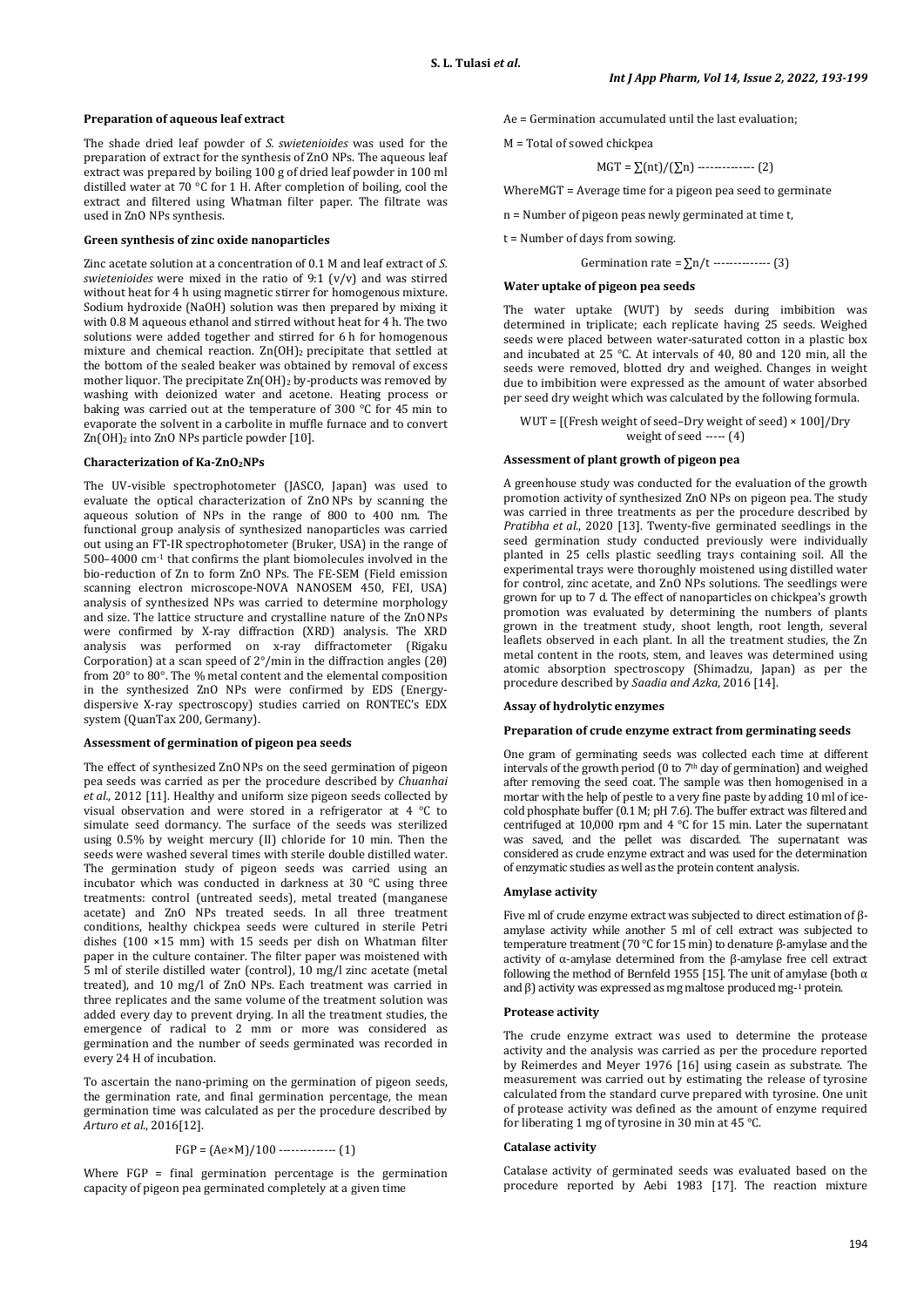contained 50 µl of enzyme extract 50 mmol phosphate buffer (pH 7.0) to make the final volume 0.9 ml. The reaction was started by the addition of 200 µl of 45 mmol hydrogen peroxide in the above buffer and the decrease of absorbance was recorded at a wavelength of 240 nm using UV-visible spectrophotometer and the catalase activity was expressed as mol/min/mg protein.

## **Determination of protein content**

The protein contest in the germinating seed extract was evaluated based on the method described by Lowry *et al.*, 1951 [18].

#### **Determination of chlorophyl content in plant leaves**

The chlorophyl A and B content in the fresh leave of pigeon pea grown in the greenhouse study was determined based on protocol given by Surbhi *et al.*, 2020 [19]. The chlorophyl A and B content in the samples was calculated as per the equation given by Arnon 1949 [20].

## **Determination of metal uptake by plant**

The metal uptake by the plants and the accumulation of Zinc in the leaves and roots of the plant was evaluated using atomic absorption spectrophotometer and the assay was performed as per the procedure described by Surbhi *et al.*, 2020 [19].

# **RESULTS**

The UV-visible absorption spectra of the synthesised ZnO NPs shows sharp absorption peak at 379 nm (fig. 1A) which was confirmed as the characteristic absorption maximum for the ZnO NPs [21]. The sharpened nature of the absorption peak proved that the NPs are constructed in the form of mono-dispersed narrow size distribution of particles [21]. The type of bioactive molecules or functional groups that are actively involved to bind the metal and formation of NPs was evaluated by shifting in wavenumber in FT-IR spectrum. The FT-IR spectrum (fig. 1A) shows the signal at 3668 cm-1 and 3461 cm-1associated with free-OH in alcohols and O-H stretching of intramolecular bonded alcohols, respectively. Strong peak in the range of 2800-3000 cm-1corresponds to N-H stretching in amine salts. The medium peak observed at 3005 cm-1represents the presence of C-H stretching in alkanes. Strong peak at 1655 cm-1 corresponds to C-H bending in aromatic compounds. The peak corresponds to C-N stretching in aromatic amines and C-O stretching in aromatic esters was identified at 1314 cm-1and 1287 cm-1 respectively. The πelectrons present in various bioactive compounds in the aqueous leaf extract of *S. swietenioides* maybe interact with the surface of the metal and enhance the formation of NPs.



**Fig. 1: Characterization of ZnO NPs synthesised using** *S. swietenioides* **leaf extract, A) UV-visible scanning spectra; B) FT-IR spectra; C) SEM analysis; D) EDS spectra; E) XRD analysis spectra of the synthesised ZnO NPs**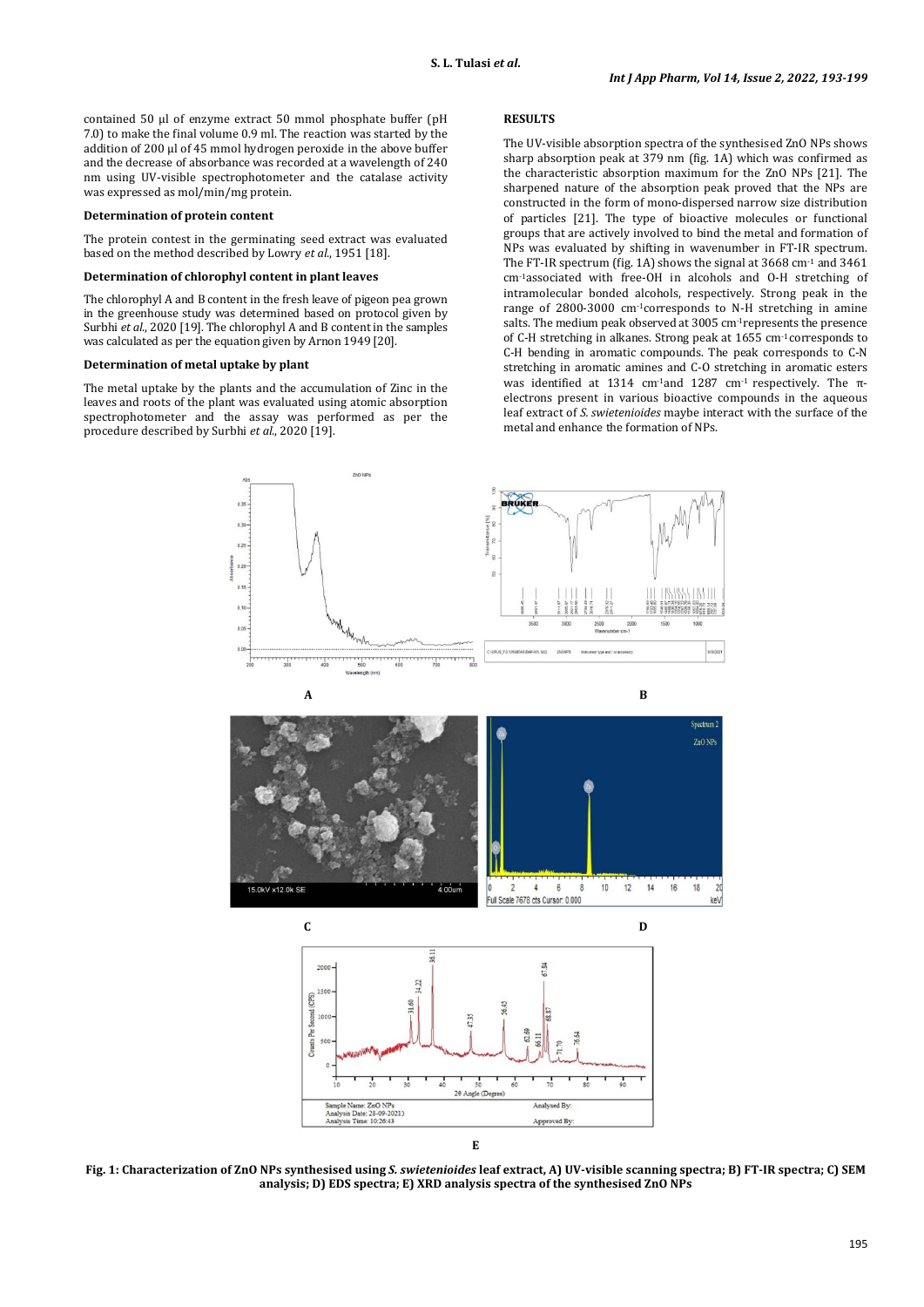In the SEM analysis (fig. 1C), the topographical view of show more or less spherical-shaped particles confirms that the NPs were spherical in shape. The surface of the individual particles was observed to be rough in nature. The EDS analysis (fig. 1D) proved that Zn and Oxygen are the key elements involved in the NPs. The peak corresponds to Carbon also identified in the spectra that is maybe due to the bio-active compounds of the plant. The characteristic peak corresponds to Zn was identified at 8.61 (K $\alpha$ ) and 1.09 keV (L $\alpha$ ), whereas the peak corresponds to Oxygen was observed at 0.5 keV. The metal content in the synthesised NPs was found to be 73.7 %. The XRD analysis spectra (fig. 1E) shows 2θ characteristic peaks corresponding to planes of the crystal lattice structure were identified at 31.60 (100), 34.22 (002), 36.11 (101), 47.35 (102), 56.45 (110), 62.69 (103), 66.11 (200), 67.84 (112), 68.87 (201), 71.70 (004) and 76.64 (202). The peaks are in a good argument with the hexagonal Wurtzite form of the NPs and were corelate with standard ICPDS Card No. 89-0510. The diffraction peaks were observed to be narrow and robust peaks confirms that the formed

NPs were in uniform size. The Debye–Scherrer's equation was applied for the calculation of size of the NPs and the average size of the ZnO NPs was calculated as 68 nm.

The germination of pigeon pea seeds and emergence of seedling by nano priming with ZnO NPs was studied. The results (table 1) confirm that the nano treatment significantly increases the percentage germination as well as the speed of germination of pigeon pea seeds. The MGT of the pigeon pea seeds was observed to be decreased with nano treatment when compared with the metallic zinc treatment as well as untreated pigeon pea seeds. The MGT of the nano zinc treated seeds was decreased but there was a very less significant different observed in FGP due to all the seeds in the study are viable. This confirms that the nano treatment enhances seed germination by decreasing the MGT of pigeon pea seeds. Fig. 2 shows the pigeon pea seed germination study photographs showing the seed germination enhancement with nano treatment.

![](_page_3_Picture_5.jpeg)

**Fig. 2: Seed germination study results, A) Control with no treatet; B) Metal treatment that treated with Zinc acetate solution; C) Nano treatment that treated with** *S. swietenioides* **leaf extract mediated Zno NPs**

The effect of ZnO NPs treatment on the growth enhancement on pigeon pea seeds was evaluated in greenhouse study and the seeds were planted for growth in 25 cells plastic seedling trays. The results obtained in this study confirms that the ZnO NPs treated pigeon pea seeds shows enhanced growth with a greater number of leaves with high shoot length. The root length of ZnO NPs treated plants was observed to be 7.13±0.25 cm which was significantly more than the untreated (2.27±0.15 cm) as well as metallic Zn treated (2.67±0.15 cm) plants. The shoot length of 15.60±0.21 cm was observed for nanotreated plants and was greatly enhanced than the untreated  $(6.57\pm0.21$  cm) and Zn metal treated  $(7.13\pm0.26$  cm) plants. The

chlorophyll A and B content of the plants were estimated, and the results proved that both chlorophyll A and B in the nano-treated plants was observed to be very high than the untreated and metaltreated plants (table 1). The photosynthetic potential and primary production of the plants greatly affects its chlorophyll content. It was also related to the stress in plants. The enhanced chlorophyll content in the ZnO NPs treated plants shows high photosynthesis capacity that reflects the morphological as well as physiological characteristics of pigeon pea plants. Hence the nano treatment enhances the plant chlorophyll content as well as the growth of the plant. The growth promotion activity study results were given in fig 3.

| Table 1: Seed germination and plant growth enhancement activity study results |  |  |
|-------------------------------------------------------------------------------|--|--|
|-------------------------------------------------------------------------------|--|--|

| S.  | Treatment   | FGP              | MGT in H         | Root length in  | Shoot length in  | Chlorophyll in mg/g fresh weight |                  |
|-----|-------------|------------------|------------------|-----------------|------------------|----------------------------------|------------------|
| No. |             |                  |                  | cm              | cm               |                                  |                  |
|     | Control     | $91.33 \pm 0.58$ | $38.60 \pm 0.56$ | $2.27 \pm 0.15$ | $6.57 \pm 0.21$  | $13.83 \pm 0.87$                 | $16.23 \pm 0.61$ |
|     | ZnO NPs     | $98.00 \pm 1.00$ | $28.53 \pm 0.59$ | $7.13 \pm 0.25$ | $15.60 \pm 0.21$ | $22.07 \pm 0.67$                 | $36.27 \pm 0.47$ |
|     | Zn acetate. | $92.67 \pm 1.15$ | $37.53 \pm 0.40$ | $2.67 \pm 0.15$ | $7.13 \pm 0.26$  | $15.30 \pm 0.40$                 | $19.17 \pm 0.50$ |

Results given in table are the mean±standard deviation for three repeated measurements

The amylase activities (both  $\alpha$  and β) were identified in the cotyledons of the seeds only confirms that the amylases were situated in the cotyledons of the seeds only. The  $\alpha$  and  $\beta$  amylase enzyme activity of the pigeon pea seeds during the seed germination study was determined and the results were represented in fig 4A and 4B, respectively for  $\alpha$  and  $\beta$  amylase activity. The results observed in the study confirms that the α–amylase activity was decreased in the study whereas the β–amylase activity was

increased on increase in the germination time. The change in the amylase activity was very less in the early days the germination confirms and the activity was significantly changed after three days of the germination study. The activity of the seeds treated with ZnO NPs was observed to be very high than the seeds treated with Zn acetate as well as untreated seeds. Based on the results the enzyme activity of the ZnO NPs treated seeds was observed to be enhanced than the Zn acetate treated as well as untreated pigeon pea seeds.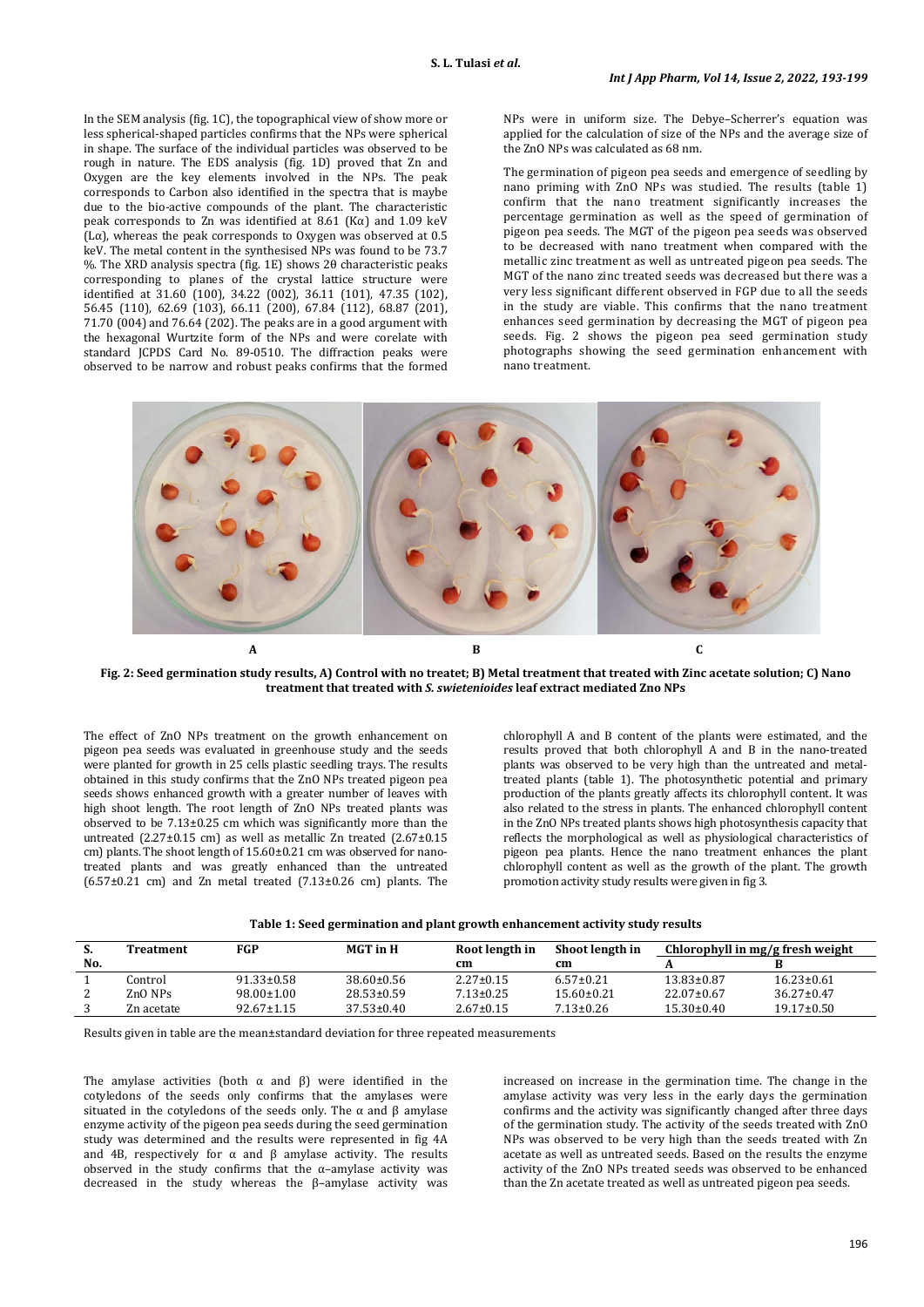![](_page_4_Figure_2.jpeg)

**Fig. 3: Pictorial view of pigeon pea plants in growth promotion activity study, plant growth observed for untreated (A), Zn acetate treated (B) and ZnO NPs treated (C) pigeon pea seeds 3rd day of germination study. Plant growth observed for untreated (D), Zn acetate treated (E) and ZnO NPs treated (F) pigeon pea seeds 8th day of germination study**

![](_page_4_Figure_4.jpeg)

**Fig. 4: Mean enzymatic assays, protein content and germinating seeds water uptake study graphs for results observed during the germination and plant growth enhancement study of NPs on pigeon pea, A) α-amylase enzyme activity; B) β-amylase enzyme assay; C) Protease activity assay; D) Catalase activity; E) Protein content; F) Water uptake study results of germinating seeds**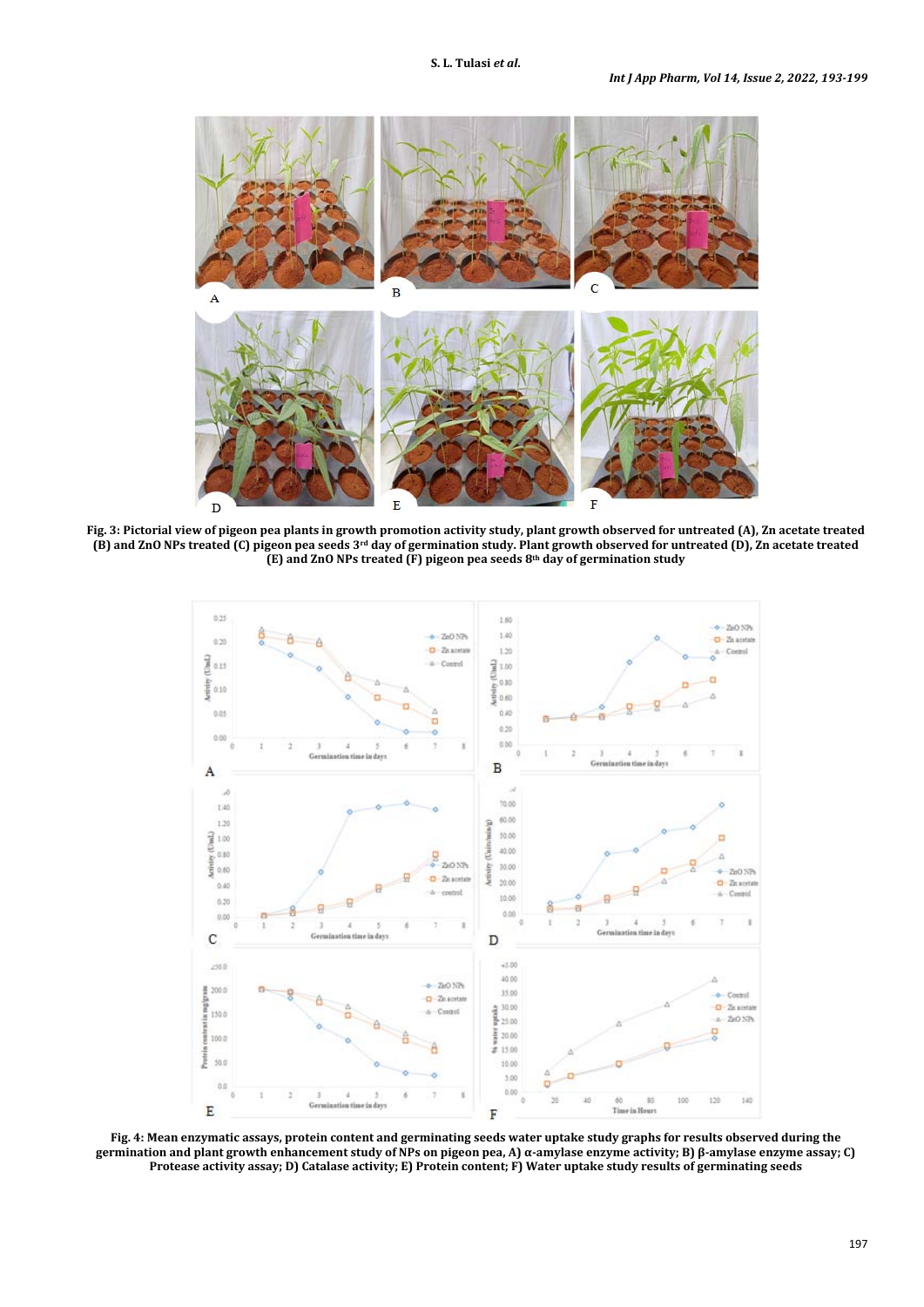In the germination process of seeds, the storage proteins present in the seeds are hydrolysed by proteolytic enzymes and thus, the nutrients required for the development and growth of seedlings was obtained. The protease activity of the germinating pigeon pea seeds was observed to be very high on 4<sup>th</sup> day of germination for ZnO NPs treated seeds, whereas the protease activity of the Zn metal treated and untreated pigeon pea seeds was observed to be very less (ure 4C). The protease activity on day 4 of the germination study was found to be 1.348±0.004, 0.204±0.007 and 0.167±0.001 units/ml for ZnO NPs treated, Zn acetate treated and untreated pigeon pea seeds. This proved that the ZnO NPs treatment enhances the protease enzyme activity that subsequently enhances the seed germination process.

Catalase is an antioxidant enzyme that allows the tolerance of plant under stress conditions, and it is also considered an effective component in the seed germination physiology. Catalase acts as preservation of viability during storage and is essential for seed germination and early seedling growth. The catalase activity of the germinated pigeon pea seeds, when treated with ZnO NPs, was observed to be very high than the untreated and Zn acetate treated seeds. On first day of the germination the catalase activity was calculated as  $6.926 \pm 0.225$ ,  $3.587 \pm 0.040$  and  $2.927 \pm 0.065$ units/min/g respectively for ZnO NPs treated, Zn acetate treated and untreated pigeon pea seeds. Whereas on  $3<sup>rd</sup>$  day of germination the activity was observed to be 38.407±0.361, 10.290±0.106 and 8.927±0.078 units/min/g, respectively for ZnO NPs treated, Zn acetate treated, and untreated pigeon pea seeds proved that nano treated seeds showing enhanced activity (fig. 4D).

The protein content in the germinating seeds was observed to be decreased with increase in germination time. The decrease in protein content of the germinating seeds represents the increase in protease activity. The protein content was significantly decreased in fourth day of germination and the decline continues till the  $7<sup>th</sup>$  day of germination. The protein content in first day of germination was observed to be 204.52±0.292, 202.20±0.361 and 202.93±0.961 mg/gram for ZnO NPs treated, Zn acetate treated and untreated pigeon pea seeds. Whereas the protein content in fourth day of germination was found to be  $96.65\pm0.771$ ,  $148.87\pm0.379$  and 167.80±0.700 mg/gram for ZnO NPs treated, Zn acetate treated and untreated pigeon pea seeds (fig. 4E). The results are in good argument with the protease activity observed in the study. The water imbibition of pigeon pea seeds treated with ZnO NPs was observed to be very high than the untreated and zinc acetate treated seeds (fig. 4F) proved that the nano zinc treatment enhances the water uptake by the seeds.

The chlorophyll content in the leaves of the grown pigeon pea plants was studied. The chlorophyll A was found to be 13.83±0.87, 22.07±0.67 and 15.30±0.40 mg/g, respectively whereas the chlorophyll B content was found to be 16.23±0.61, 36.27±0.47 and 19.17±0.50 mg/gram respectively for untreated, ZnO NPs treated, and Zn acetate treated pigeon pea plants. The results confirm that the pigeon pea plants treated with ZnO NPs is significantly enhances the biosynthesis of main photosynthetic pigments.

## **DISCUSSION**

In the current study, the bio-active compounds present in the leaf extract of *S. swietenioides* was utilised as biological reducing agent for the reduction and formation of ZnO NPs. The initial signature for the formation of ZnO NPs is to change the color of the reaction mixture from light green to dark brown with in few minutes. The bio-active chemical-constituents present in the aqueous leaf extract of *S. swietenioides* maybe acts as biological reducing agent for the formation of ZnO NPs.

The initial conformation for the formation of NPs was done by observing characteristic UV-visible absorption maxima at 379 nm which was in correlation with reported results [22, 23]. The XRD analysis of synthesized NPs shows characteristic peaks at 31.60 (100), 34.22 (002), 36.11 (101), 47.35 (102), 56.45 (110), 62.69 (103), 66.11 (200), 67.84 (112), 68.87 (201), 71.70 (004) and 76.64 (202) which confirms its hexagonal Wurtzite form of the NPs and were correlate with standard JCPDS Card No. 89-0510. The XRD patter observed in the present study was in a good argument with the previous findings [22, 24]. The average size of the NPs was observed to be 68 nm and the % metal content in the synthesized NPs was observed to be 73.7 % which is very higher than the few findings reported [23], which confirms that the metal content was very high in the present study.

The effect of synthesised NPs on the germination of pigeon pea seeds was evaluated in laboratory study and the results confirms that the NPs treatment enhances the seed germination with reduced mean germination time. The FGP was achieved at 91.33±0.58, 98.00±1.00 and 92.67±1.15 % whereas the MGT was found to be 38.60±0.56, 28.53±0.59 and 37.53±0.40 H respectively for the pigeon pea seeds treated with distilled water (control), synthesized ZnO NPs and zinc acetate, respectively. Further the NPs were studied for its effect on the growth of pigeon pea plants. The enhanced root length of  $7.13\pm0.25$  cm was achieved for the plants treated with ZnO NPs whereas the root length for untreated and zinc acetate treatments was found to be 2.27±0.15 cm and 2.67±0.15 cm respectively. The photosynthetic pigments such as chlorophyll A and B was observed to be  $22.07\pm0.67$  mg/g and  $36.27\pm0.47$  mg/g, respectively which was significantly higher than the untreated and zinc acetate treated plants confirms that the NPs treatment enhances the pigeon pea plant growth. The enzymatic studies such as amylase, protease and catalyse activities of the NPs treated seeds also significantly higher for the pigeon pea seeds during the germination proves the enhanced activity due to the NPs treatment. The findings in the present study were compared with the literature available and proved that the ZnO NPs were found to be improved activity then the findings available in literature. Hence the synthesised NPs were proved to be having enhanced activity on the pigeon pea seed germination and growth of pigeon pea plant.

#### **CONCLUSION**

The present work demonstrated the green synthesis and characterization of ZnO NPs using aqueous leaf extract of *S. swietenioides*. The formation of ZnO NPs was initially confirm by its characteristic absorption maxima at 379 nm and the NPs were hexagonal wurtzite form crystals having spherical shape with rough surfaces with an average size of 68 nm and having 73.7 % of zinc content. The seed germination activity on pigeon pea seeds shows mean germination time of 28.53±0.59 H which was significantly less than the untreated (38.60±0.56 H) and zinc acetate treated (37.53±0.40 H) seeds confirms its enhanced seed germination. The results suggested that the synthesised NPs enhances the water intake and seed germination as well potentially improves the plant growth when compared with Zn acetate treated and untreated pigeon pea. The photosynthetic pigments, enzymatic activities such as amylase, protease, catalase etc were found to be high active in the seeds treated with ZnO NPs. Hence it can be concluded that the treatment of ZnO NPs shows remarkable enhancement on germination of seeds as well as the growth of the pigeon pea plants.

#### **FUNDING**

#### Nil

#### **AUTHORS CONTRIBUTIONS**

All the authors have contributed equally.

## **CONFLICT OF INTERESTS**

Declared none

## **REFERENCES**

- 1. Shukla AK, Behera SK. All India research project on micro-and secondary nutrients and pollutant elements in soils and plants: research achievements and future thrusts. Indian J Fertil. 2019;15:522-43.
- 2. Prasad TNVKV, Sudhakar P, Sreenivasulu Y, Latha P, Munaswamy V, Reddy KR, Sreeprasad TS, Sajanlal PR, Pradeep T. Effect of nanoscale zinc oxide particles on the germination, growth and yield of peanut. J Plant Nutr. 2012;35(6):905-27. doi[: 10.1080/01904167.2012.663443.](https://doi.org/10.1080/01904167.2012.663443)
- 3. BK, MSB, SMH. Micro-nutritional studies in pigeonpea. Pak J Biol Sci. 1999;2(2):399-401. doi[: 10.3923/pjbs.1999.399.401.](https://doi.org/10.3923/pjbs.1999.399.401)